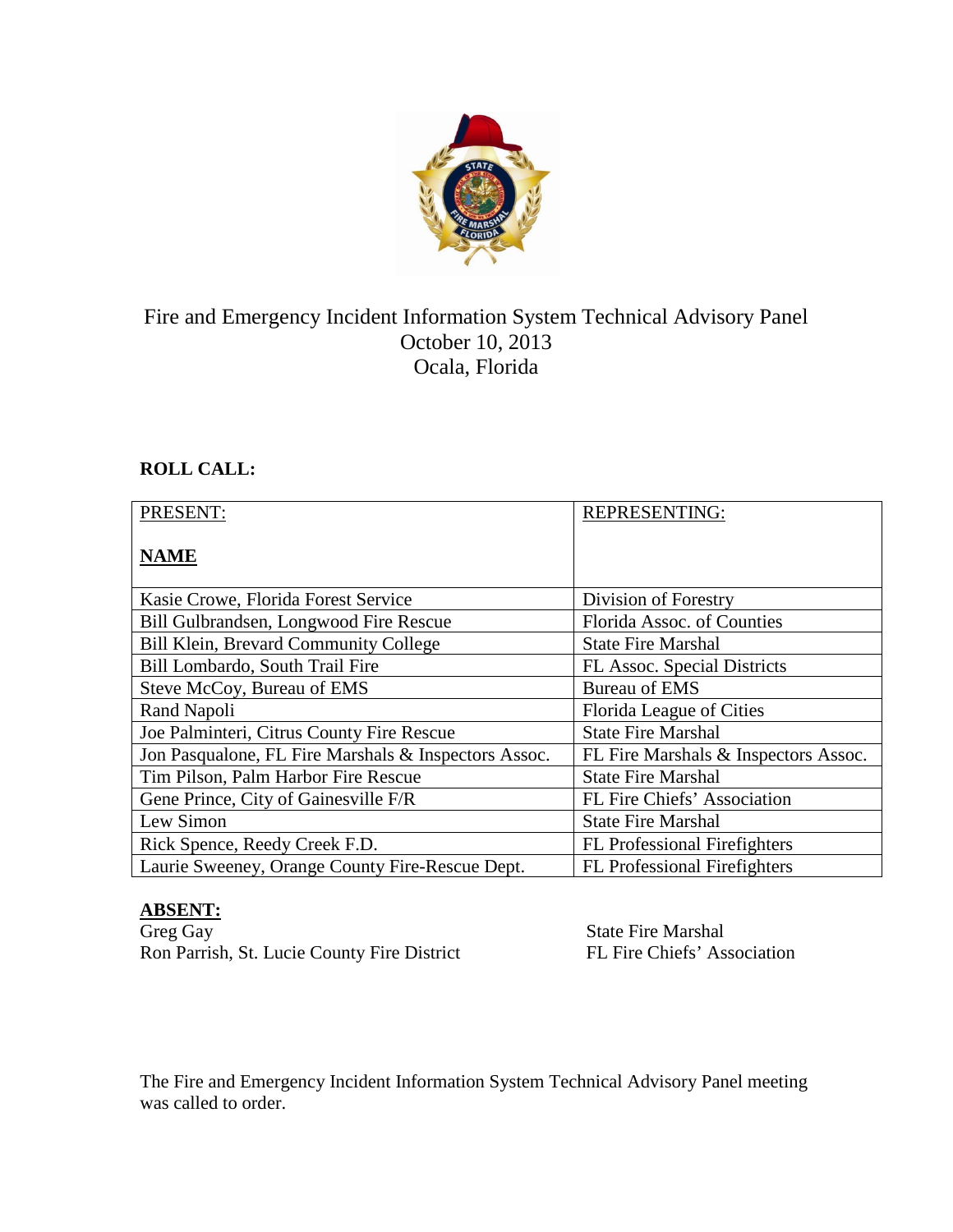**On a motion duly made**, the minutes from the Fire and Emergency Incident Information System Technical Advisory Panel held on July 22, 2013 were approved.

### **Motion carried**.

#### **REPORT FROM FFIRS:** *Given by Keith McCarthy and Matt Hinson*

#### *Handout provided*

- 515 fire departments are participating in the FFIRS program (89.88%)
- 1.4 million incidents have been processed.
- 57 fire related civilian deaths
- 600 firefighter injuries
- Fire departments utilizing NFIRS Federal Software need to contact the FFIRS to update to the current version 5.9.4.
- Hamilton County is looking into a consolidation of all local fire departments into a single Hamilton County Fire Department.

#### **REPORT FROM EMS:** *Given by Steve McCoy, EMS*

- The Division Director has resigned, Interim Director is Bob Eddy from Monroe County.
- Rule Reduction Exercise completed reducing the number of Administrative Rules that govern EMS. (Workshops required)
- An assessment by the National Highway Traffic Safety Administration will be held on November 11 – 14, 2013 and will review the Florida EMS System.
- National EMS Information System is increasing their reporting efforts and want to open the national data set to local agencies so local agencies (with proper permissions) can log into the national data set and will be able to benchmark themselves against other agencies and national criteria.
- The 2012 Call Volume Report is due out today/tomorrow. Will distribute to Panel members.
- EMSTARS is still the premier data system in the country with 9.1 million records. These records have been linked with hospital discharge stats.
- The new system, EMSTARS 3.0 (national compliant system) is being tested in internally. Hope to go live by November 2013 and would like everyone to be transferred over by the end of 2014.

#### **OLD BUSINESS:**